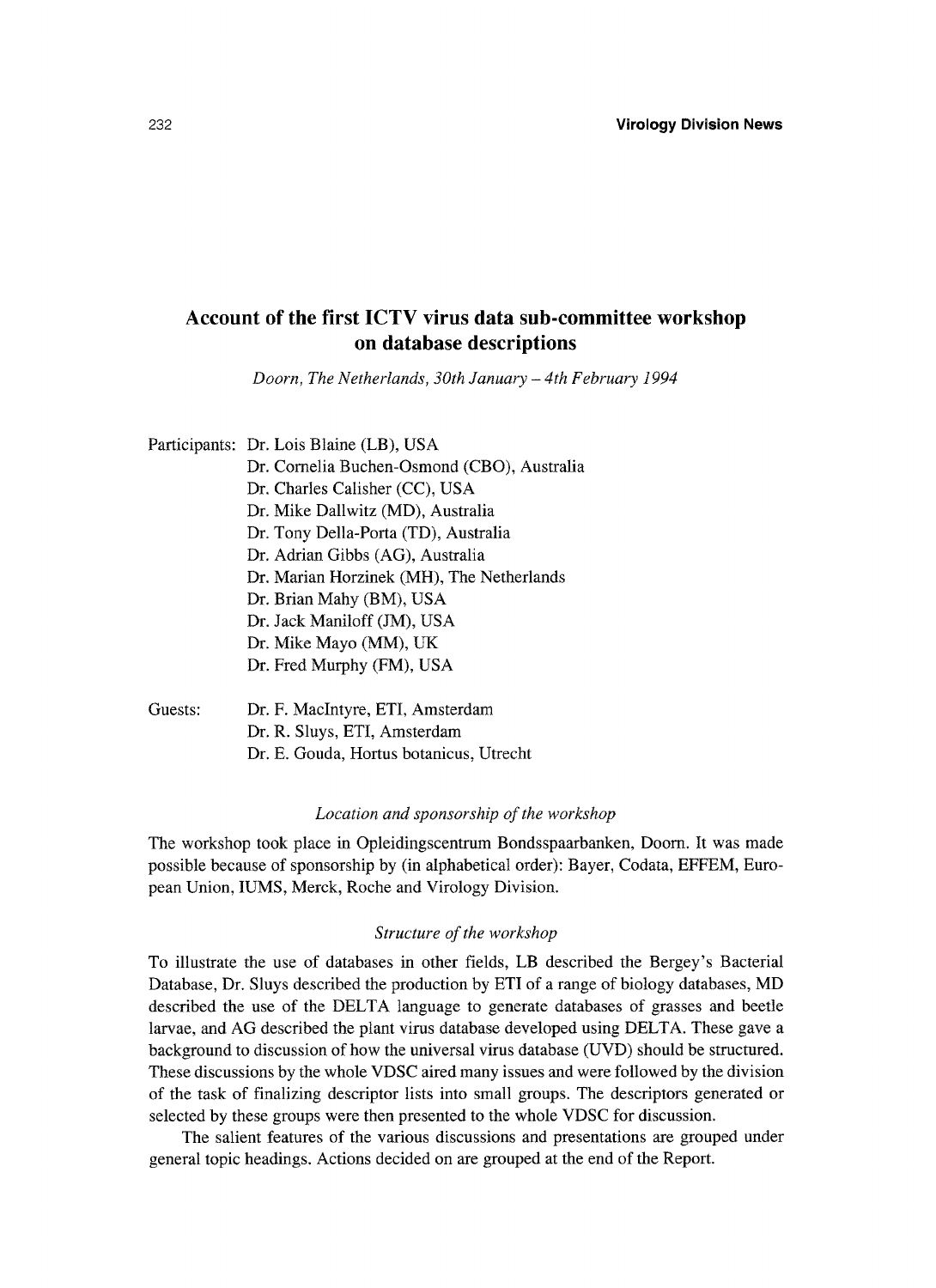#### *l. Presentations*

#### LB - The Bergey bacterial database

Bergey's is a private trust. Book sales generate enough income to finance the database. The purpose of the database is primarily to facilitate production of the hard copy descriptions. Text and Tables are supplied by volunteers. These are converted to RKC codes by fitting to standard descriptors. The contributors confirm the assignments and these are then entered using MICROIS. Williams and Wilkins fund Dr. M. Krichevsky to improve MICROIS and ATCC to do parsing and vocabulary assignment. The royalties from the Bergey's Manuals finance this. Williams and Wilkins own the format but Bergey's Trust own the data.

#### Dr. R. Sluys - ETI database

Funded by a combination of UNESCO, Dutch Government and University of Amsterdam money, ETI are constructing a 'biodiversity database'. ETI employ about 10 taxonomists and 10 programmers and work by using group editors to contact experts whom they supply with Linnaeus II software. The software did not seem as sophisticated as DELTA. The products made are CD ROM. It was suggested that this format might be more useful for 3rd World countries than book products. This method can be cheaper for supplying colour pictures than traditional hard copy.

#### MD - DELTA

DELTA has been agreed internationally as the standard format for taxonomic data input. (It had been agreed by previous committees, and it was repeated at the workshop, that DELTA will be used for UDV). DELTA input is connected by CONFOR to a key generator program or a text generator program for output purposes. For identification purposes INTKEY is used to examine files created for it by CONFOR. These programs, or others, can be used after data are entered in DELTA format. The core of DELTA format is characters assigned to taxa. A character is a feature line (descriptor, attribute) + a character state. Care is needed so that states are exclusive but able to accommodate an ambivalent state. Characters should also be constructed so as to facilitate a direct computer-based print-out of the characters of a taxon, or even a key. A WINDOWS version of INTKEY is being written and could well be done by 2 years from now. INTKEY is versatile. It can, for example, detect deficiencies in data sets by using DIAGNOSE.

#### AG - The plant virus database

This database has been used to generate book products. This is an immediate way of generating income. The database uses 570 characters, but an increase is projected, and 890 species have been input. About 200 characters are probably relevant to all viruses. This set of descriptors has been used as one source for the universal descriptor set.

#### Dr. E. Gouda – DELTA data processing

Dr. Gouda demonstrated software (TAXASOFT) designed to facilitate the input of data into DELTA format. The software impressed those familiar with the problem and was thought to hold promise for assisting with entering virus data. Some modifications might be needed because of the size of the character set.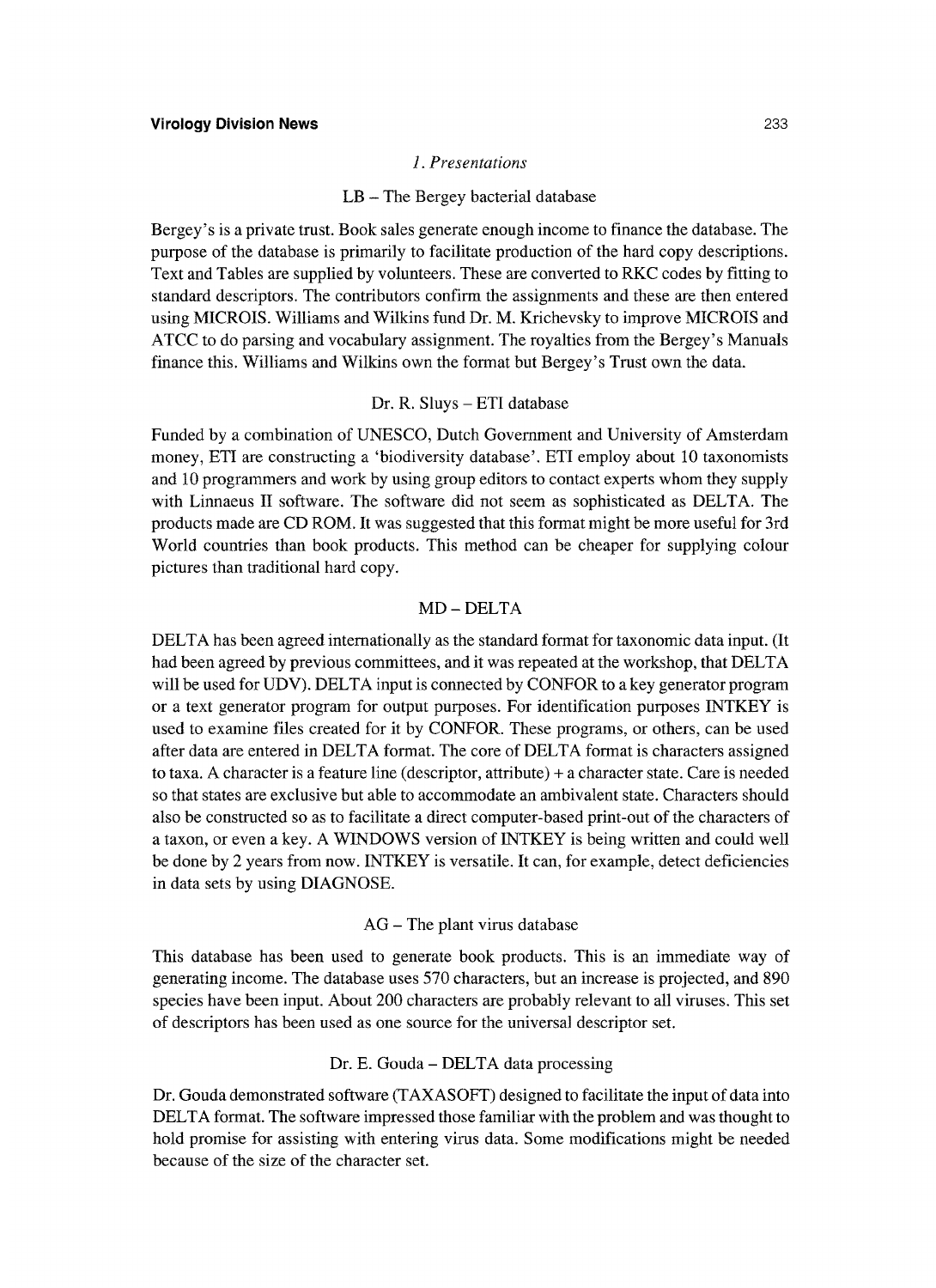### CBO **-** Development work on the descriptors

Descriptors have been assembled from the list compiled for the ATCC Workshops, 1991 and by extracting descriptive statements from the Vth ICTV Report. The list (of 1000 descriptors) is not yet complete. The problem involved in assembling descriptors became increasingly apparent during the workshop. A decimal numbering system has been devised which will be adopted when data are entered. The principles outlined were:

- 1. Use the DELTA system
- 2. Select properties from a character list composed of
	- multiple choice statements
	- numerical statements
	- free text statements for comments
- 3. Specify each character unambiguously

### CC - Experiences with DELTA entry for some 'arboviruses'

CC showed a scheme of 294 characters which commenced with biological properties. This scheme was used as one source for developing a list of descriptors for biological characters.

### *2. Work on developing a descriptor list*

The characters being described were divided into 7 types. Introduction and history, classification and taxonomy, virion properties, replication, host and disease, ecology and control (i.e. epidemiology and transmission) and diagnosis and control. Classification and taxonomy was settled by a general discussion. Other parts were attempted by small working groups. Based largely on the descriptor list assembled by CBO, descriptors were selected for the virion morphology and its chemical composition (virion properties). Some progress was made in other areas. These will be further developed by more work by individuals from VDSC (see Task List).

### *3. Data collection notes*

The full database will be assembled from information collected about individual virus strains. An attempt will be made to avoid asking for input of higher taxon characteristics by sending out questionnaires partially completed. Experts would be asked to check these properties. Questionnaires would be sent together with floppy disks such that only relevant questions would appear. It was pointed out that the level of detail in the resulting database would exceed that of the 6th Report and therefore generation of future ICTV Reports would involve selection from the database, not its output complete. Detailed character notes will be needed. The questionnaire should, if possible, be the descriptor list asking for character state to be selected, but this will not always be possible. Answers can be selections of more than one state and could include ranking.

### *4. Dissemination of progress~promotion of activities*

It was thought important to publicise the UVD exercise in order to improve changes of funding. It was decided to use the plant virus database as a 'flagship' for this as books have been and will again be published from the database. Also CD ROM output should be considered, possibly timed for release concurrently with the 6th Report. A provisional goal was set of producing output to coincide with the 7th Report (approx. mid 1997) as a 'ghost'